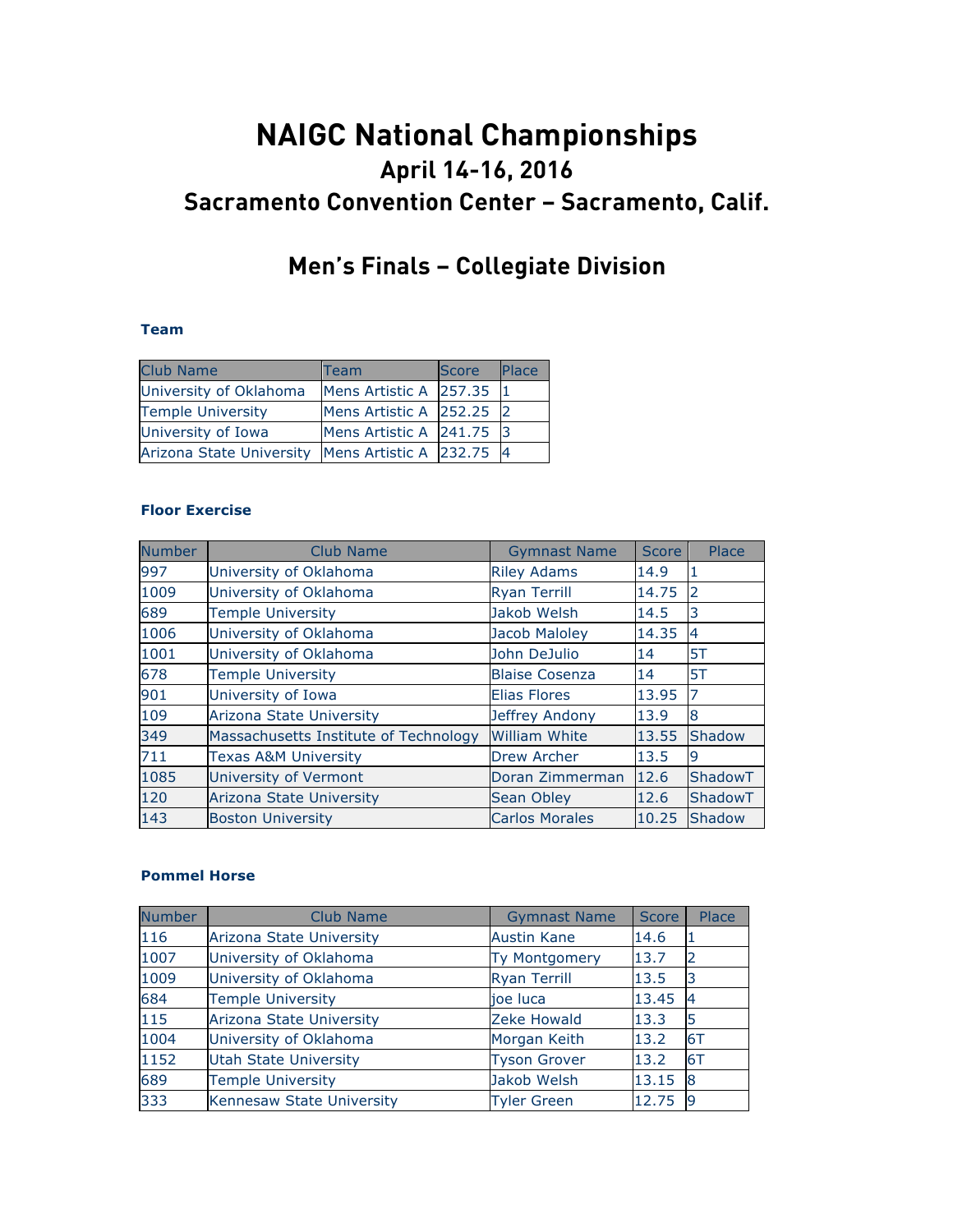| 349 | Massachusetts Institute of Technology | William White        | 12.3  | Shadow |
|-----|---------------------------------------|----------------------|-------|--------|
| 825 | University of Connecticut             | Nathan Kopp          | 12    | Shadow |
| 998 | University of Oklahoma                | Cameron Callaway     | 11.85 | 10     |
| 619 | Southern California United            | Nick Horner          | 11.5  | Shadow |
| 595 | Sacramento State                      | <b>Chris Quebral</b> | 9.7   | Shadow |

## **Still Rings**

| Number | <b>Club Name</b>                      | <b>Gymnast Name</b>    | Score | Place  |
|--------|---------------------------------------|------------------------|-------|--------|
| 1006   | University of Oklahoma                | <b>Jacob Maloley</b>   | 15.05 | Т      |
| 1000   | University of Oklahoma                | Jaime Da Silva         | 14.8  | 2      |
| 1010   | University of Oklahoma                | Cameron Wright         | 14.75 | 3      |
| 677    | <b>Temple University</b>              | <b>Grady Cooper</b>    | 14.5  | 4      |
| 689    | <b>Temple University</b>              | Jakob Welsh            | 14.4  | 5T     |
| 690    | <b>Temple University</b>              | Antone Wright          | 14.4  | 5T     |
| 112    | <b>Arizona State University</b>       | Jay Barnish            | 14.3  |        |
| 349    | Massachusetts Institute of Technology | <b>William White</b>   | 13.9  | Shadow |
| 1009   | University of Oklahoma                | <b>Ryan Terrill</b>    | 13.85 | 8      |
| 716    | <b>Texas A&amp;M University</b>       | <b>Connor Tobias</b>   | 13.7  | 9      |
| 732    | <b>Texas State University</b>         | <b>William Clayton</b> | 12.75 | Shadow |

### **Vault**

| <b>Number</b> | Club Name                             | <b>Gymnast Name</b>   | <b>Score</b> | Place         |
|---------------|---------------------------------------|-----------------------|--------------|---------------|
| 997           | University of Oklahoma                | <b>Riley Adams</b>    | 15.05        |               |
| 711           | <b>Texas A&amp;M University</b>       | Drew Archer           | 14.8         | 2             |
| 681           | <b>Temple University</b>              | <b>Patrick Henley</b> | 14.7         | 3             |
| 999           | University of Oklahoma                | <b>Tyson Campbell</b> | 14.3         |               |
| 898           | University of Iowa                    | Devin Clarke          | 14.2         | 5             |
| 1009          | University of Oklahoma                | <b>Ryan Terrill</b>   | 14.1         | 6             |
| 901           | University of Iowa                    | <b>Elias Flores</b>   | 13.9         |               |
| 689           | <b>Temple University</b>              | Jakob Welsh           | 13.75        | 8             |
| 349           | Massachusetts Institute of Technology | <b>William White</b>  | 12.85        | Shadow        |
| 1056          | University of Texas                   | Jacob Treible         | 11.8         | Shadow        |
| 1189          | Washington University in St. Louis    | Lawrence Chan         | 11.2         | <b>Shadow</b> |

#### **Parallel Bars**

| <b>Number</b> | <b>Club Name</b>             | <b>Gymnast Name</b>   | <b>Score</b> | Place |
|---------------|------------------------------|-----------------------|--------------|-------|
| 676           | <b>Temple University</b>     | <b>Wayne Conley</b>   | 14.7         |       |
| 1009          | University of Oklahoma       | <b>Ryan Terrill</b>   | 14.15        | 2T    |
| 678           | <b>Temple University</b>     | <b>Blaise Cosenza</b> | 14.15        | 2T    |
| 1152          | <b>Utah State University</b> | <b>Tyson Grover</b>   | 14.1         |       |
| 1007          | University of Oklahoma       | <b>Ty Montgomery</b>  | 13.95        | 15    |
| 1004          | University of Oklahoma       | Morgan Keith          | 13.85        | 6     |
| 1000          | University of Oklahoma       | Jaime Da Silva        | 13.8         |       |